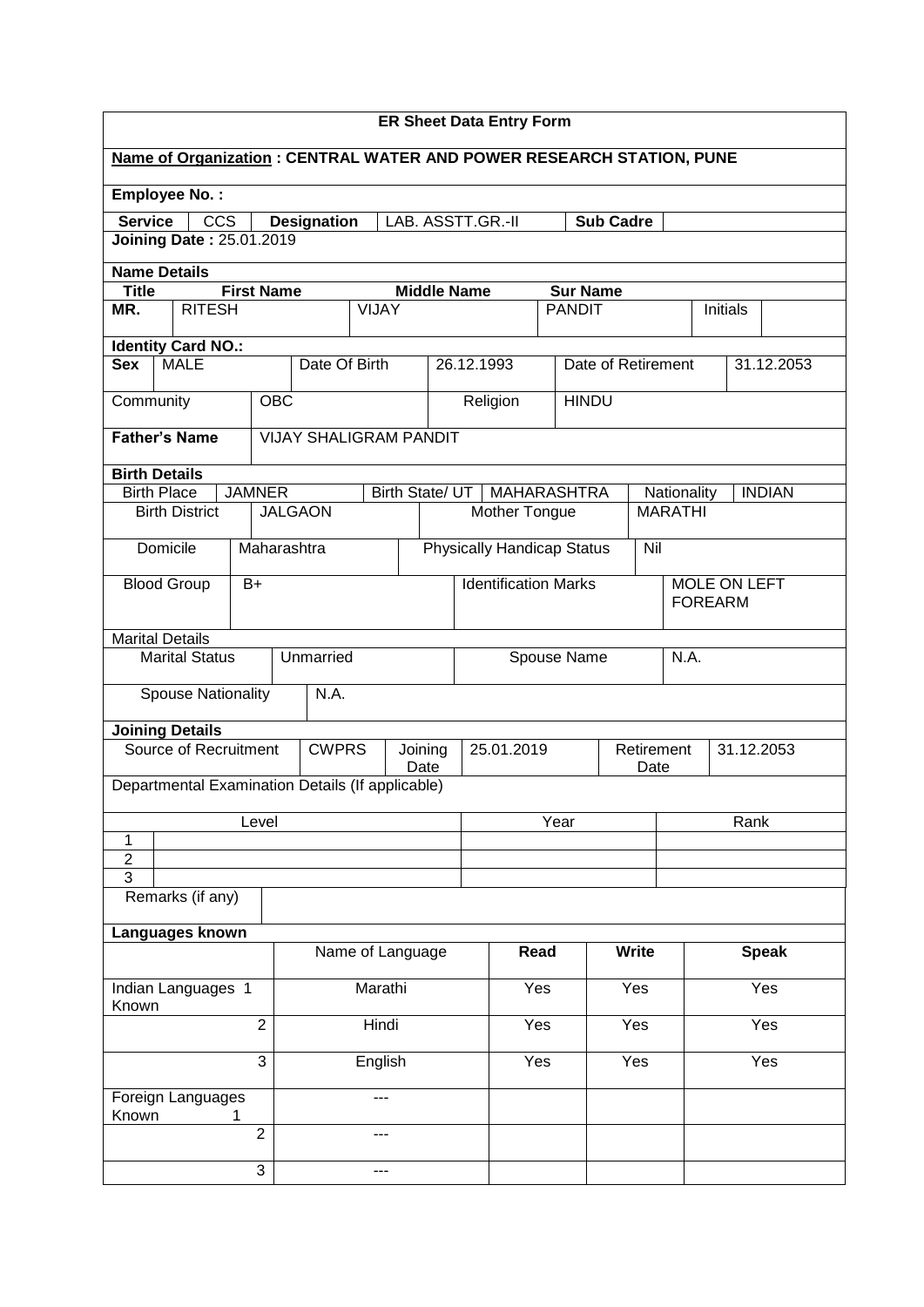Details of deputation (if applicable)

| Name of the Office | Post held at that time<br>in parent office | Name of post (selected<br>for deputation | Period of deputation |      |  |
|--------------------|--------------------------------------------|------------------------------------------|----------------------|------|--|
|                    |                                            |                                          | Since                | From |  |
|                    |                                            |                                          |                      |      |  |

Details of Foreign Visit

| SI.<br>No. | Place of Visit | Date of<br>visit | Post held at<br>that time | Whether it is<br>a personal<br>or official<br>visit | Details of visit |
|------------|----------------|------------------|---------------------------|-----------------------------------------------------|------------------|
|            |                |                  |                           |                                                     |                  |

Transfer/Posting Detail (if applicable)

| Place                                                                                                                     |                       | Period of posting          |                                                                     |                                                                                                           |                   |                         |                                              |                  |  |  |  |
|---------------------------------------------------------------------------------------------------------------------------|-----------------------|----------------------------|---------------------------------------------------------------------|-----------------------------------------------------------------------------------------------------------|-------------------|-------------------------|----------------------------------------------|------------------|--|--|--|
|                                                                                                                           |                       | Since                      |                                                                     |                                                                                                           | From              |                         |                                              |                  |  |  |  |
|                                                                                                                           |                       |                            |                                                                     |                                                                                                           |                   |                         |                                              |                  |  |  |  |
|                                                                                                                           |                       |                            |                                                                     | Qualification (Use extra photocopy sheets for multi qualifications, experience, training, awards details) |                   |                         |                                              |                  |  |  |  |
| Qualification                                                                                                             |                       |                            |                                                                     | <b>Discipline</b>                                                                                         |                   |                         | Specialization 1                             |                  |  |  |  |
| M.Sc<br>B.Sc                                                                                                              |                       |                            |                                                                     | PHYSICAL SCIENCE<br><b>SCIENCE</b>                                                                        |                   |                         | Physics(in energy studies)<br><b>PHYSICS</b> |                  |  |  |  |
| Year                                                                                                                      |                       |                            | <b>Division</b>                                                     |                                                                                                           | CGPA / % Marks    |                         |                                              | Specialization 2 |  |  |  |
| 2016<br>2014                                                                                                              |                       |                            | <b>FIRST CLASS</b><br>86<br><b>FIRST CLASS</b><br>83.11             |                                                                                                           |                   |                         |                                              |                  |  |  |  |
| Institution                                                                                                               |                       |                            |                                                                     | University                                                                                                | Place             |                         | Country                                      |                  |  |  |  |
| M.D. science college,jamner<br><b>SOPS</b>                                                                                |                       |                            | <b>NORTH</b><br><b>MAHARASHTRA</b><br>UNIVERSITY,<br><b>JALGAON</b> |                                                                                                           | Jamner<br>Jalgaon |                         |                                              | <b>INDIA</b>     |  |  |  |
| <b>Experience</b>                                                                                                         |                       |                            |                                                                     |                                                                                                           |                   |                         |                                              |                  |  |  |  |
| Type of Posting                                                                                                           |                       |                            |                                                                     | Level                                                                                                     |                   |                         |                                              |                  |  |  |  |
| <b>On Probation</b>                                                                                                       |                       |                            |                                                                     | Group c                                                                                                   |                   |                         |                                              |                  |  |  |  |
| Designation                                                                                                               |                       |                            |                                                                     | <b>Present Position</b>                                                                                   |                   |                         |                                              |                  |  |  |  |
| <b>Laboratory Assistant Grade-II</b>                                                                                      |                       |                            |                                                                     | Laboratory Assistant Grade-II                                                                             |                   |                         |                                              |                  |  |  |  |
| Ministry                                                                                                                  |                       |                            |                                                                     | Department                                                                                                |                   |                         |                                              |                  |  |  |  |
| <b>Water Resources, RD&amp;GR</b>                                                                                         |                       |                            |                                                                     | <b>Water Resources</b>                                                                                    |                   |                         |                                              |                  |  |  |  |
| Office                                                                                                                    |                       |                            |                                                                     | Place                                                                                                     |                   |                         |                                              |                  |  |  |  |
| <b>CWPRS</b>                                                                                                              |                       |                            |                                                                     | Khadakwasla, Pune                                                                                         |                   |                         |                                              |                  |  |  |  |
| <b>Experience Subject</b>                                                                                                 |                       |                            |                                                                     |                                                                                                           |                   | Period of Posting       |                                              |                  |  |  |  |
| Major                                                                                                                     |                       |                            |                                                                     | Minor                                                                                                     |                   |                         | To<br>From                                   |                  |  |  |  |
| Note:-Refer the Annexure to fill above Major, Minor Subjects and below given training subject (minimum 1 week &<br>above) |                       |                            |                                                                     |                                                                                                           |                   |                         |                                              |                  |  |  |  |
| Training                                                                                                                  |                       |                            |                                                                     |                                                                                                           |                   |                         |                                              |                  |  |  |  |
| <b>Training Year</b>                                                                                                      |                       |                            | <b>Training Name</b>                                                |                                                                                                           |                   | <b>Training Subject</b> |                                              |                  |  |  |  |
| Level                                                                                                                     | Institute Name, Place | <b>Field Visit Country</b> |                                                                     | Field Visit Place (within India)                                                                          |                   |                         |                                              |                  |  |  |  |